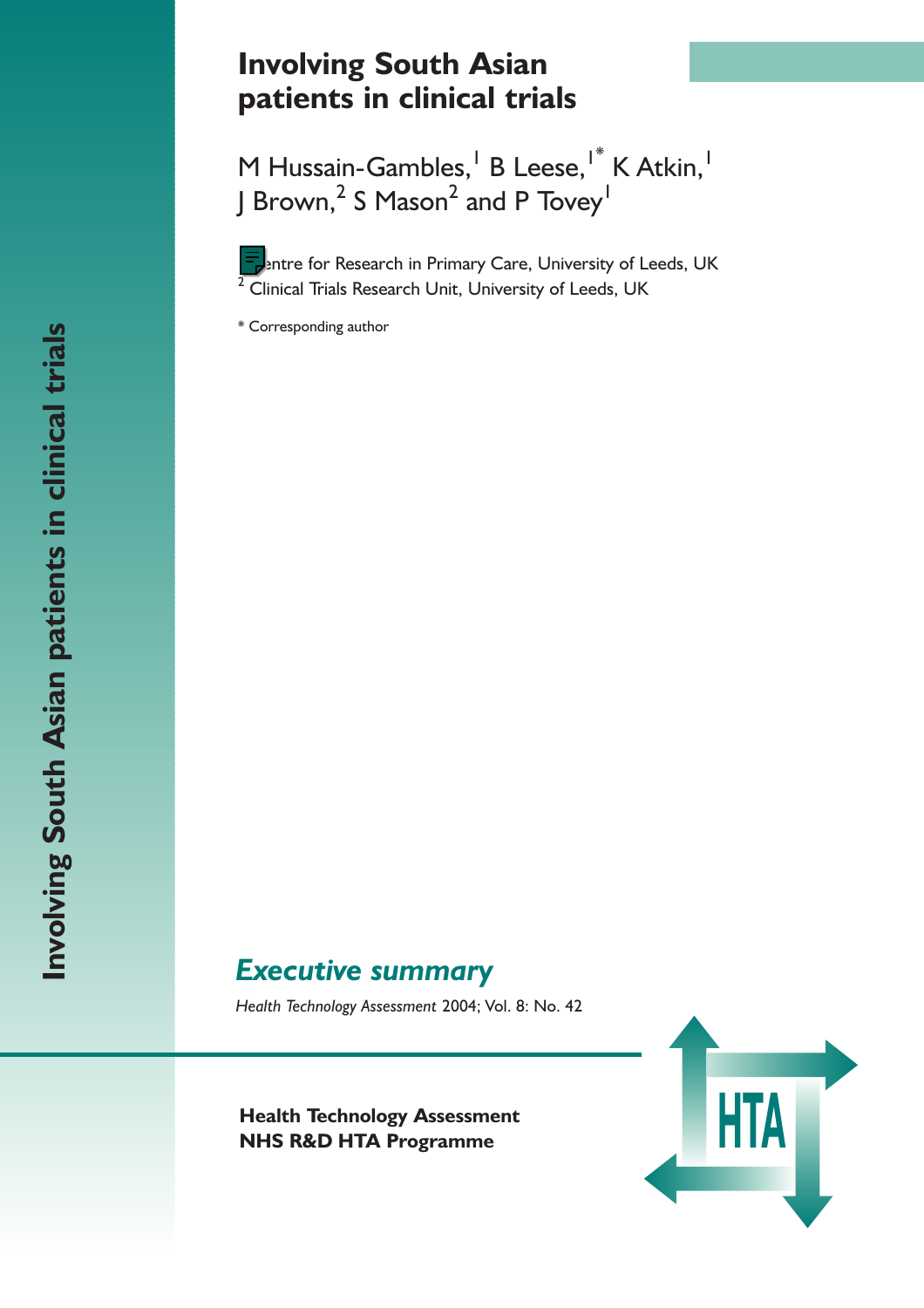

### **Background**

Many randomised controlled trials have fewer South Asian participants than expected. There is a lack of ethnic minority recruitment data in many trials, making assessment problematic. This study was prompted by a lack of knowledge about how South Asian people perceive trial involvement and the risks and benefits involved.

### **Objectives**

- 1. Investigation of how South Asian patients conceptualise the notion of clinical trials.
- 2. Identification of the key processes that impact on trial participation and the extent to which communication difficulties, perceptions of risk and attitudes to authority influence these decisions.
- 3. Identification of whether 'South Asian' patients are homogeneous in these issues, and which factors differ between different South Asian subgroups.
- 4. Identification of how professionals regard the involvement of South Asian patients and their views on strategies to increase participation.

### **Design**

A review of the literature on minority ethnic participation in clinical trials was followed by three qualitative interview studies. Interviews were taped and transcribed (and translated if required) and subjected to framework analysis.

## **Setting**

The study took place in the Leeds and Bradford areas of England.

### **Subjects**

Face-to-face interviews were conducted with 25 health professionals (consultants, GPs, nursing staff, academics, non-medically trained trial coordinators, Local Research Ethics Committee and Multicentre

Research Ethics Committee members); 60 South Asian lay people (20 Indians, 20 Pakistanis and 20 Bangladeshis) who had not taken part in a trial and 15 South Asian trial participants.

### **Results**

#### **South Asian conceptualisation of trial participation**

Motivations for trial participation were identified as follows: to help society, to improve own health or that of family and friends, out of obligation to the doctor and to increase scientific knowledge. Deterrents were identified as follows: concerns about drug side-effects, busy lifestyles, language, previous bad experiences, mistrust and feelings of not belonging to British society.

### **Key processes impacting on trial participation**

There was no evidence of antipathy amongst South Asians to the concept of clinical trials and, overall, the younger respondents were more knowledgeable than the older ones. Problems are more likely to be associated with service delivery. Lack of being approached was a common response. Lay-reported factors that might affect South Asian participation in clinical trials include age, language, social class, feeling of not belonging/mistrust, culture (importance of families, gender issues, community gossip and health beliefs) and religion (modesty, meat-derived and non-Halal medicine).

### **Homogeneity of views about participation**

Awareness of clinical trials varied between each group. Indian respondents were most likely to be aware and less than half of the Pakistani and Bangladeshi respondents were aware of clinical trials. There are more similarities than differences in attitudes towards clinical trial participation between the South Asian and the general population. Important decisions, such as participation in clinical trials, are likely to be made by those family members who are fluent in English and younger. Social class appears to be more important than ethnicity, and older South Asian people and those from working class backgrounds appear to be more mistrustful.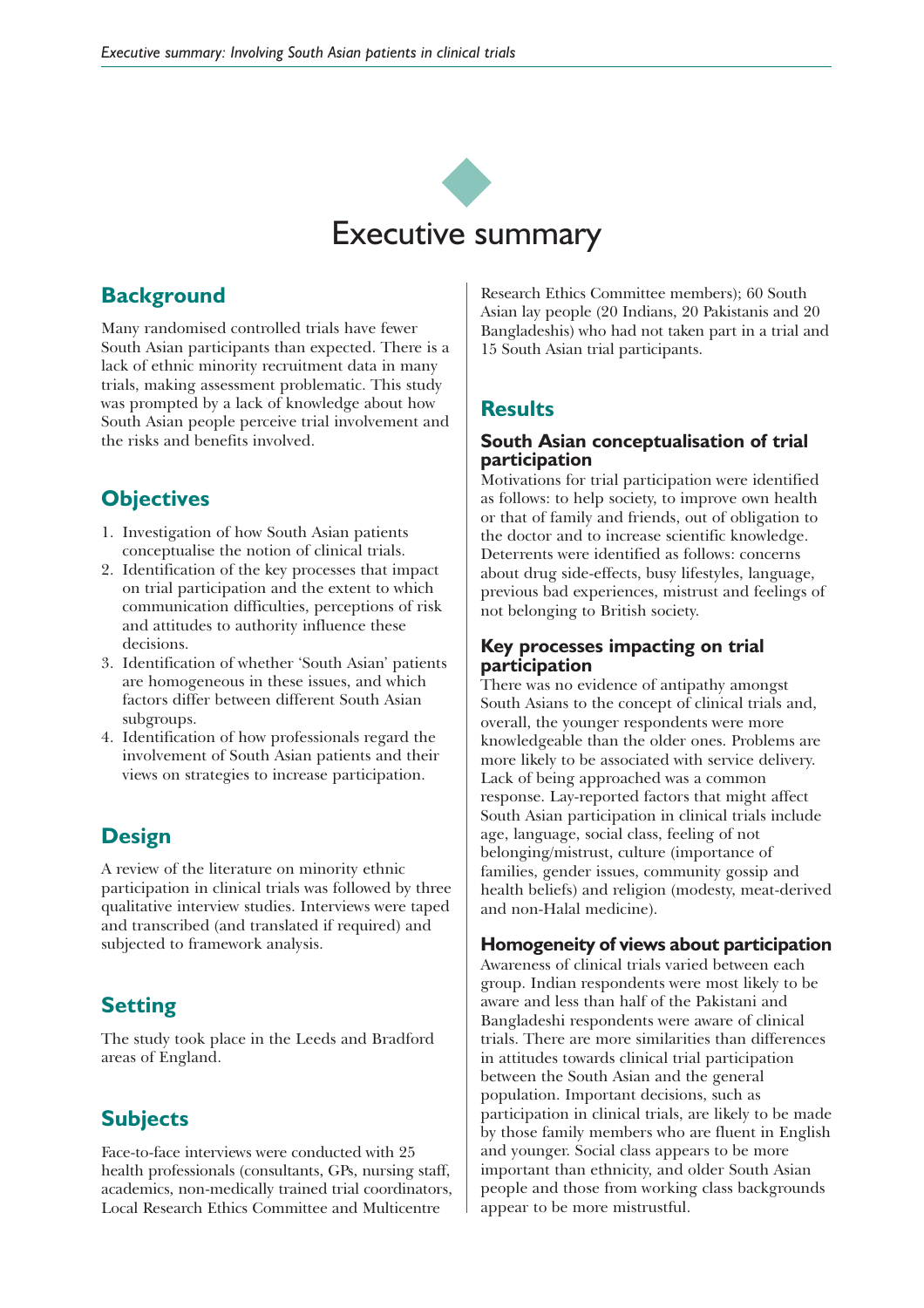### **Professional views**

Approachable patients (of the same gender, social class and fluent in English) tend to be 'cherry picked' to clinical trials. This practice was justified because of a lack of time and resources and inadequate support. South Asian patients might be systematically excluded from trials owing to the increased cost and time associated with their inclusion, particularly in relation to the language barrier. Under-representation might also be due to passive exclusion associated with cultural stereotypes. Other characteristics such as gender, age, educational level and social class can also affect trial inclusion.

## **Discussion**

There are a number of reasons, identified from this study, why South Asians should not be excluded from clinical trials. Exclusion is inequitable since evidence suggests that people who take part in trials have better clinical outcomes. Unless South Asian people are routinely included in trials, the diseases to which they are disproportionately disposed (including diabetes and heart disease) will remain poorly understood and treated. Furthermore, exclusion of minority ethnic groups from trials undermines the government's NHS plan for tackling inequalities. It is also important to sustain the widespread applicability of trial findings to the whole population. Exclusion of a subset of the population could have implications regarding the safety and efficacy of new drugs. Finally, participation of minority ethnic groups in trials would help to reduce alienation and mistrust and emphasise that they are an integral part of British society.

## **Conclusions**

The following suggestions may provide effective strategies for South Asian recruitment to clinical trials:

- use multi-recruitment strategies
- define the demographic and social profiles of the population to be included
- use focus groups to identify any potential barriers
- consult representative community members to provide assistance in the study
- ensure eligibility criteria are set as wide as possible to achieve wider applicability of results
- develop educational and recruitment approaches to attract ethnic minority health professionals
- ensure health professionals are adequately trained in culturally and ethnically orientated service provision
- determine the most effective mass media to use in study promotion and recruitment
- target inner-city, single-handed practices likely to have high ethnic minority populations.

### **Future research**

The following areas of further research are recommended:

- responses when invited to participate
- role of methodological and organisational barriers to recruitment
- complexities of recruitment from a health professional perspective
- developing culturally sensitive research methods
- magnitude of the problem of under-recruitment
- strategies to encourage inner-city, single-handed GP participation
- investigation of other factors affecting trial inclusion, such as age, gender, educational level and socio-cultural background.

### **Publication**

Hussain-Gambles M, Leese B, Atkin K, Brown J, Mason S, Tovey P. Involving South Asian patients in clinical trials. *Health Technol Assess* 2004;**8**(42).